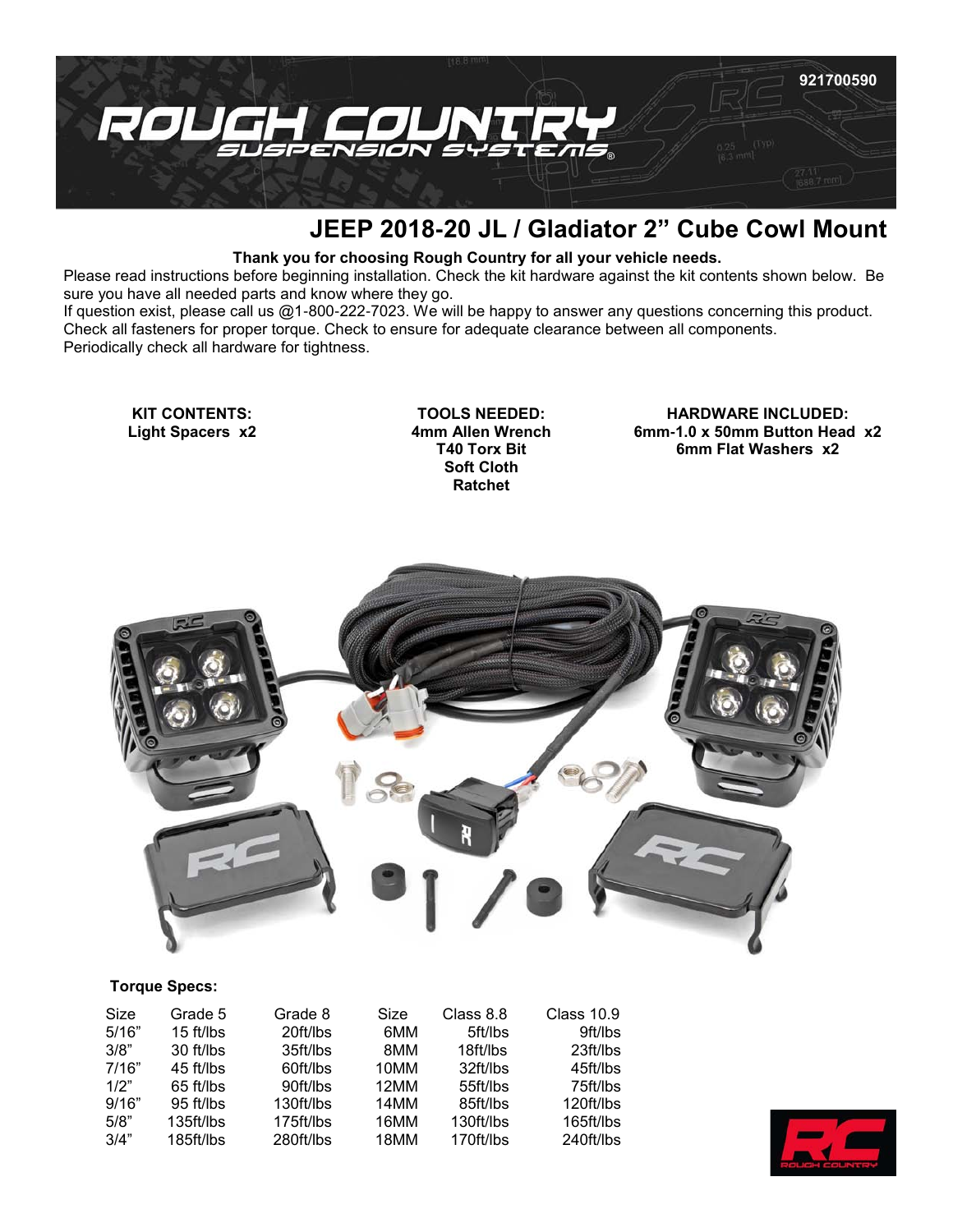## **INSTALLATION INSTRUCTONS**

- 1. Locate the 4 bolts securing the body panel to the vehicle. **See Photo 1.**
- 2. Use a T40 torx bit to remove the bolts remove the bolts and the panel. Set the panel a side and retain the bolts for reuse. **See Photo 2.**



- 3. Connect the wiring harness to the vehicle using the supplied instructions with the light kit. Then rout the wiring under the hood seal notch. **See Photo 3.**
- 4. Using a 4mm allen wrench remove the light brackets from the light. Retain hardware for reuse. **See Photo 4.**





- 5. Connect the light to the wiring harness and place the light on a soft cloth on the cowl of the vehicle.
- 6. Install the panel onto the vehicle using the OE hardware in the bottom hole location. Snug the bolts hand tight using a T40 torx bit. **See Photo 5.**
- 7. Place the supplied spacer into the rear dimple, in the cowl. **See Photo 6.**